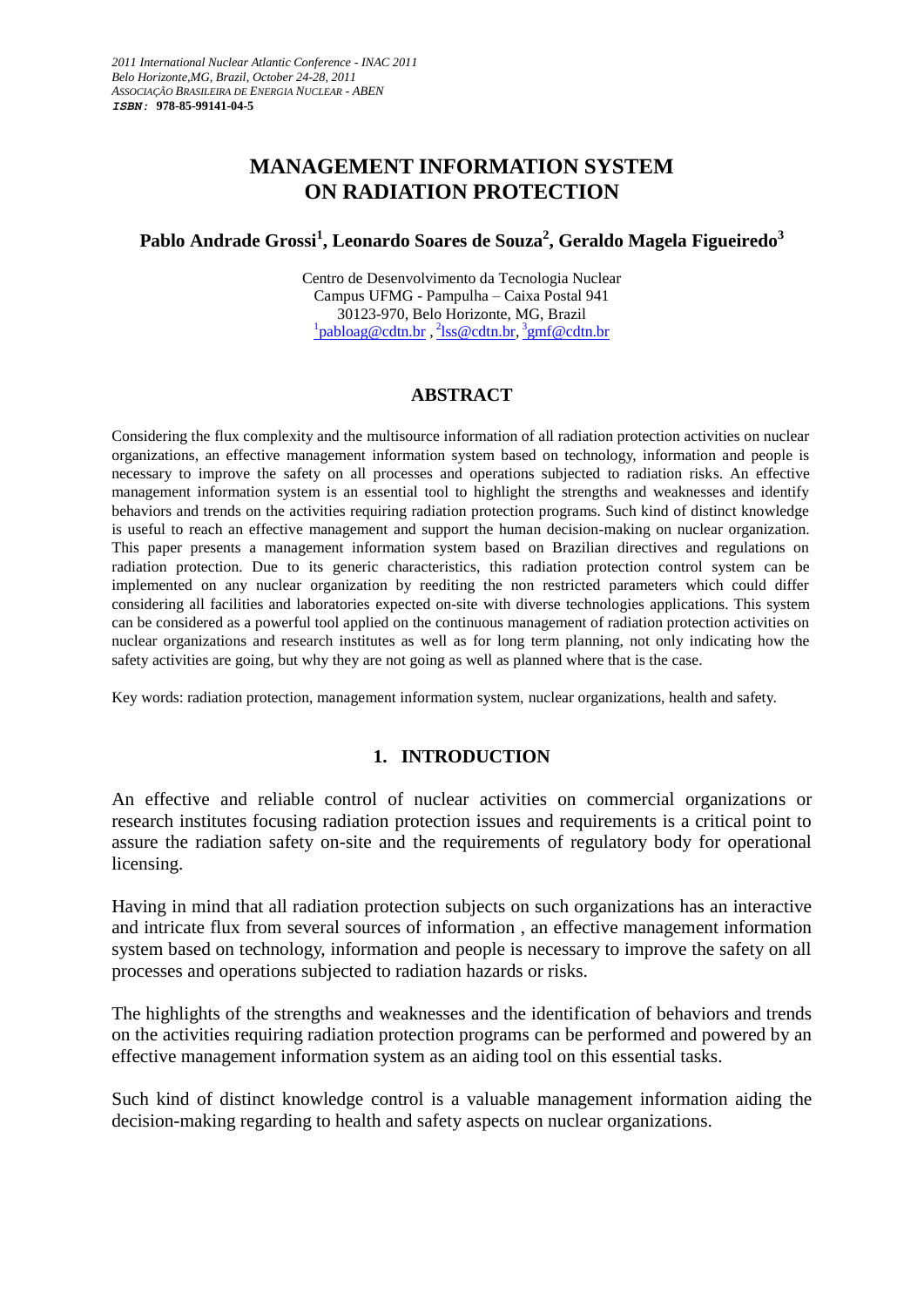This paper presents a management information system based on Brazilian directives and regulations on radiation protection [1] required by the regulatory body.

The management information system under development performs a generic approach to all relevant radiation protection issues and tasks. This radiation protection control system can be implemented on any nuclear organization by reediting the non restricted parameters which could differ considering all facilities and laboratories expected on-site with diverse technologies applications.

This system can be regarded as a powerful tool applied on the continuous management of radiation protection activities on nuclear organizations and research institutes as well as for long term planning, not only indicating how the safety activities are going, but why they are not going as well as planned where that is the case.

The goals of this paper are to present the developed structure of this management information system and the contents of its main screens.

# **2. MANAGEMENT INFORMATION SYSTEM ON RADIATION PROTECTION**

### **2.1. Bases and framework**

The structure of the proposed management information system was based on the Brazilian regulatory framework for radiation protection services [1] and some other national and international standard and recommendations were also considered [2, 3, 4, 5, 6, 7].

By this means, the system adopted the following organizational management information structure:

- Workers Control;
- Restricted Areas Control;
- Environment and Public Radiation Control;
- Radiation Sources Control;
- Radioactive Waste Control;
- Equipment Control;
- Workers Training;
- Registers and Record Keeping.

The utilization of the above structure will meet the requirements of the Brazilian regulations for radiation protection activities and assure the continuous management of the performed activities as well as for long term management planning.

These main topics are accessed by search tools to reach the sub screens. The core database is structured on previewing several interactions for these secondary level and stratified screens. On these screens the data can be added, edited, loaded, accessed, actualized, excluded, compared, assessed, copied, moved and transferred. The core database system also previews interaction to grab (import) and transfer (export) information from and to external databases.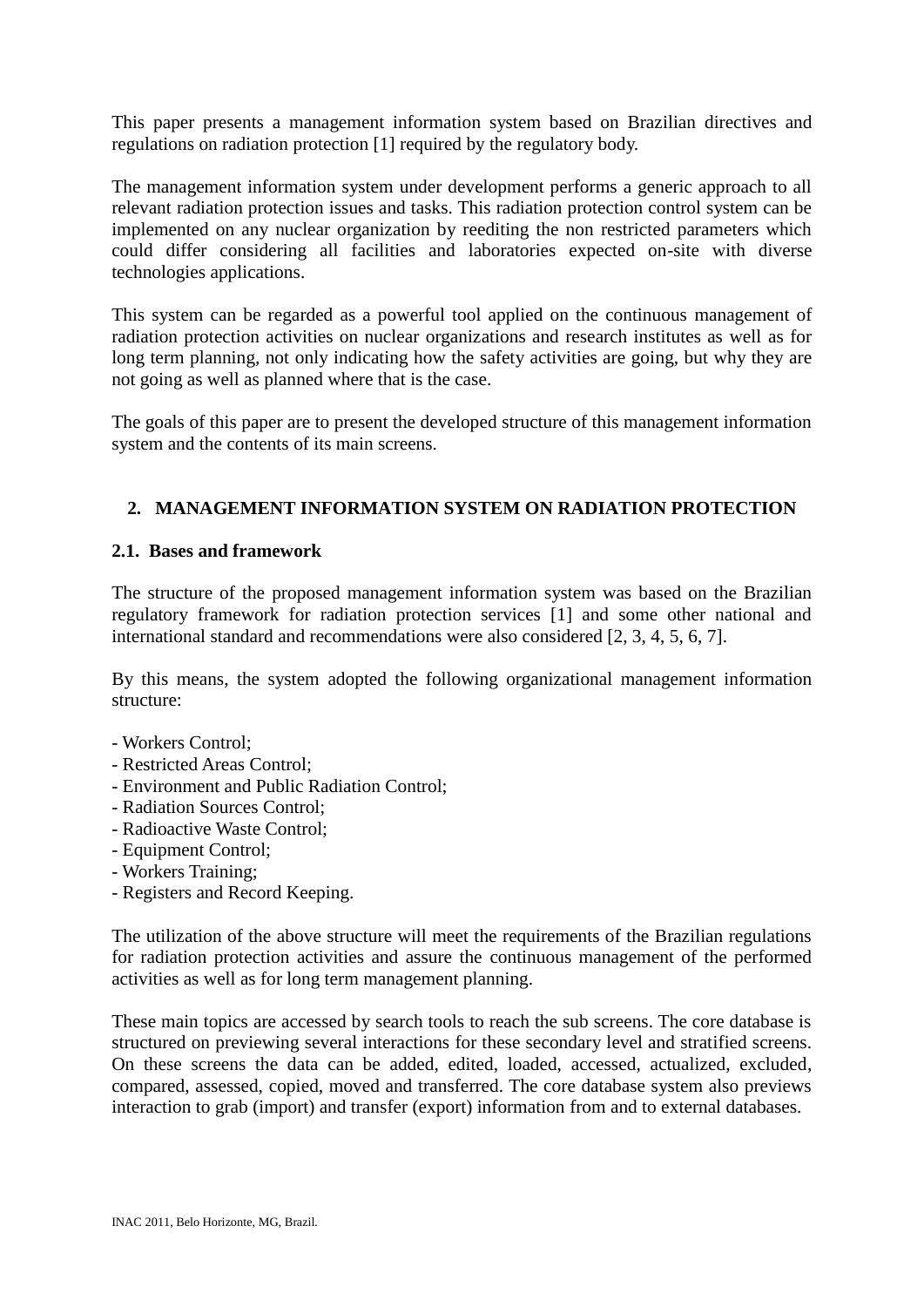Interactive search and editing tools allows an effective and easy interaction of the user with the software database, where the searches and editions can be done in a multidirectional and cross linked way attribution. The data can be managed by a net structure where the same data/information can be reached by several logical ways.

# **2.2. Computational technologies employed**

The computational technology adopted by the management information system is based on SQL Database and application of PRAXIS [8] methodology for software development. The PRAXIS is an object-oriented programming that implements Unified Modeling Language, UML, drawing and assessment notation under Institute of Electrical and Electronics Engineers, IEEE, conformities.

For the scenarios, this development methodology is essential and joins all documentation phases regarding to conception, elaboration, construction and transition, avoiding design errors and bad definition of the scope.

This solution is planned to be implemented on web system (PHP language, Hypertext Preprocessor: Personal Home Page) and compatible to SQL database. By this means, an easy flux of information will be guaranteed by applying adequate and effective technology solutions.

The Fig 1 represents the multidirectional data and information fluxes previewed on the management information system.



**Figure 1. Flux of data and information on the management information system.**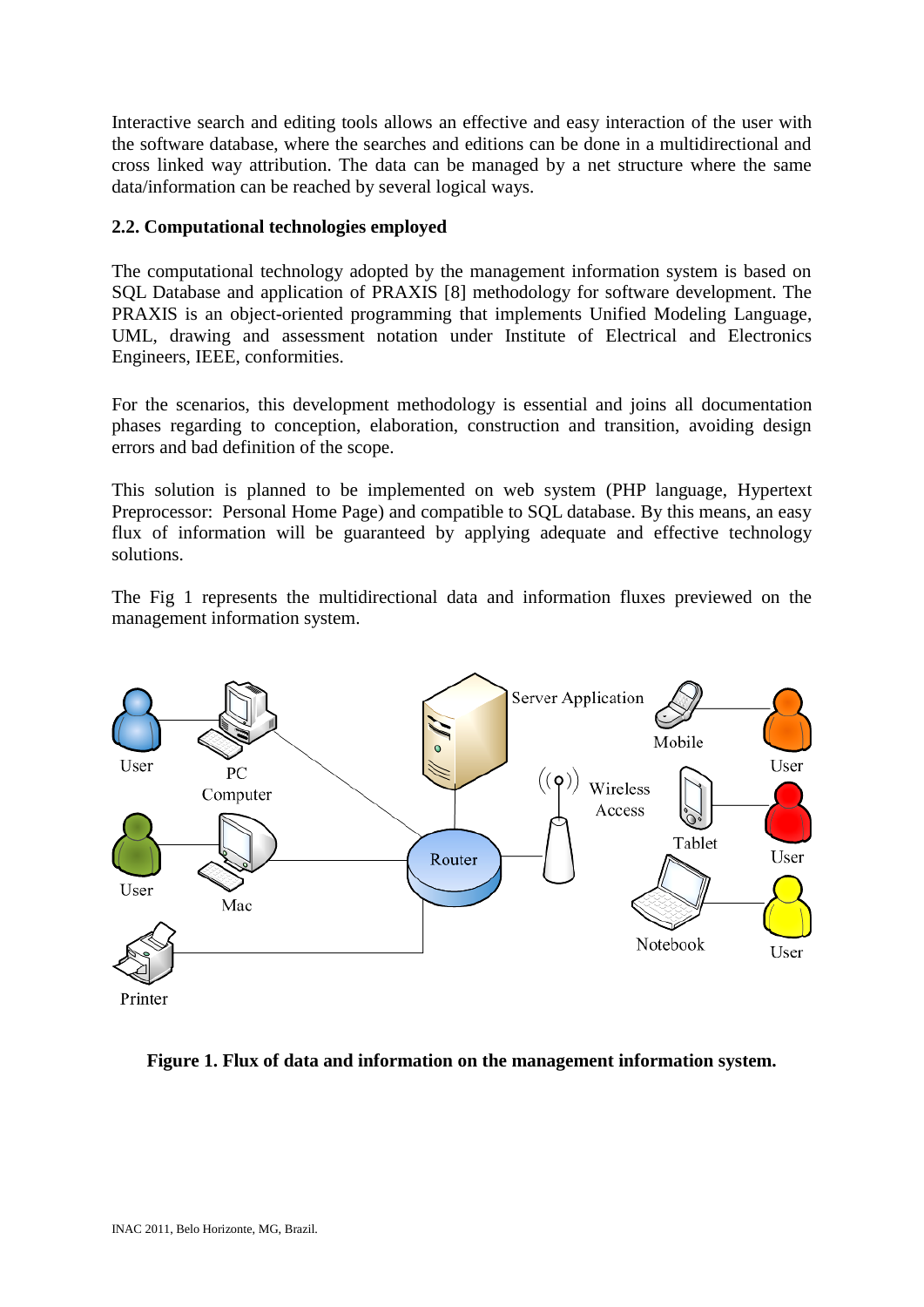#### **2.3. The main screens and its contents**

In this section will be present the main screens and some of its functionalities and contents.

The Fig. 2 shows the worker editing screen which includes additional links assigning its individual dose and intake monitoring (detailed on Fig. 3), training, areas with authorized access, notes, attachments, health certificates and other relevant information.

| Cadastro de trabalhador                                                                        | ×                   |
|------------------------------------------------------------------------------------------------|---------------------|
| Nome:                                                                                          |                     |
| Matricula:<br><b>CPF</b>                                                                       |                     |
| Endereço:                                                                                      |                     |
| Pesquisador<br>Função:<br>Cargo:<br>$\mathbf{v}$                                               |                     |
| Telefones:                                                                                     | <b>Inserir foto</b> |
| links para ver e editar e apagar                                                               |                     |
| radioproteção( dosímetro doses e tal)                                                          |                     |
| dados de treinamentos                                                                          |                     |
| areas de acesso autrorrizado<br>atestados de saúde ocupacional (ASO)<br>notificações<br>anexos |                     |
| Cancelar<br><b>Salvar</b>                                                                      |                     |

**Figure 2. Worker editing screen.**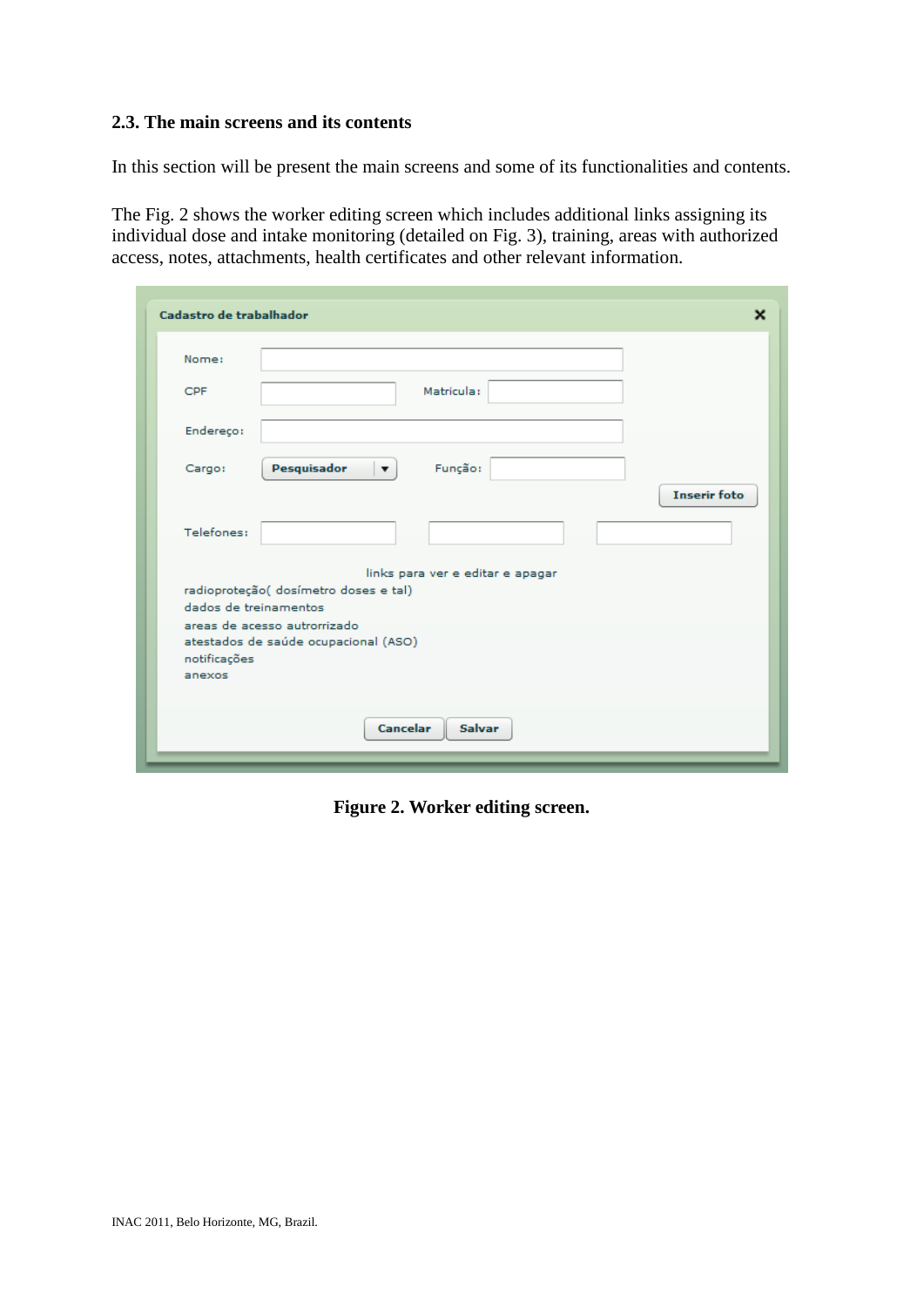| Monitoração individual<br>$\boldsymbol{\mathsf{x}}$                                                    |
|--------------------------------------------------------------------------------------------------------|
| Número dosímetro:<br>Nome:<br>$\overline{\mathbf{v}}$                                                  |
| Período<br>Mês<br>Período de utilização do dosímetro:                                                  |
| Tempo total: hh:mm<br>Inicio:<br>畺<br>÷                                                                |
| 圃<br>÷<br>Fim:                                                                                         |
| Exposição externa:                                                                                     |
| Equipamento:<br><b>TLD</b><br>▼                                                                        |
| Dose equivalente inicial:<br>Dose equivalente total:<br>microSv<br>microSv<br>▼                        |
| Dose equivalente final:<br>microSv                                                                     |
| Exposição externa e interna:                                                                           |
| Análise de sangue:<br>microSv<br>Novo anexo<br><b>Ver</b><br>▼                                         |
| Exame com contador de corpo inteiro:<br>microSv<br>Novo anexo<br><b>Ver</b><br>$\overline{\mathbf{v}}$ |
| Análise de excreta:<br>microSv<br>Novo anexo<br><b>Ver</b><br>$\overline{\mathbf{v}}$                  |
| Condição de exposição: ( Rotina ( )<br>Emergência $\bigcap$<br>Acidente                                |
| Observação:                                                                                            |
|                                                                                                        |
| <b>Salvar</b>                                                                                          |

### **Figure 3. Individual dose and intake monitoring editing screen including reports and record keeping.**

The Fig. 4 presents the restricted area control editing screen which includes its identification, assessment of related safety conditions, drawings, maps, radiological survey, attachment of safety related documents as safety assessment report, operating license, list of people with authorized access and responsible radiation safety officer or adviser.

A detailed restricted area access control editing screen is presented on Fig. 5 that includes the registry of individual dose monitoring during the access, total duration and responsible for the access authorization.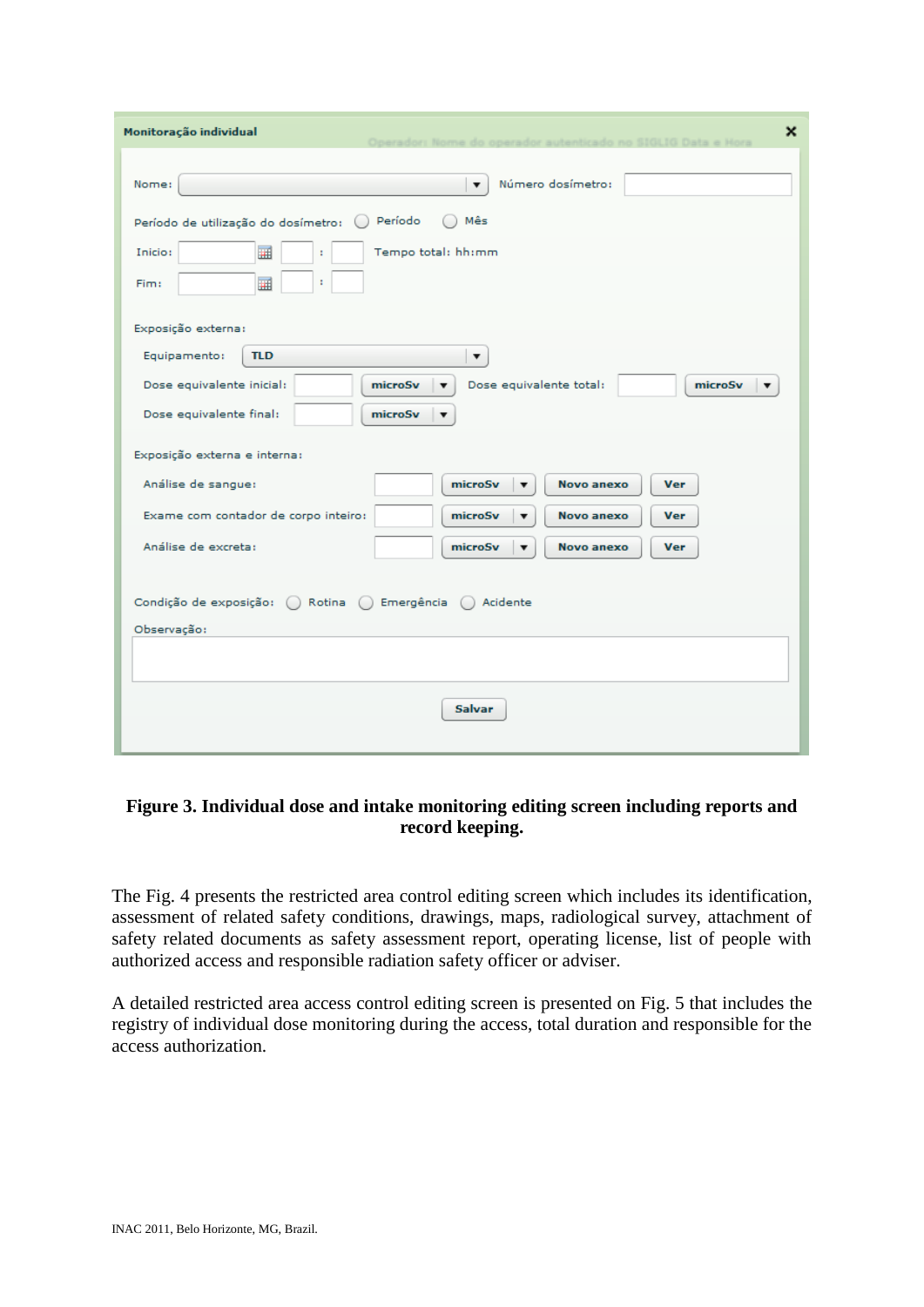| Cadastro de área                                                                              |                               |                                                                                                                          |                                                                                                                                   |
|-----------------------------------------------------------------------------------------------|-------------------------------|--------------------------------------------------------------------------------------------------------------------------|-----------------------------------------------------------------------------------------------------------------------------------|
| Nome da instação, laboratório ou área:                                                        |                               |                                                                                                                          |                                                                                                                                   |
| Classificação da área:                                                                        | Supervisionada ( ) Controlada | Livre<br>Prédio:                                                                                                         | Sala:                                                                                                                             |
| Sinalização ocultar e expandir tela de sinalização                                            |                               |                                                                                                                          |                                                                                                                                   |
|                                                                                               |                               | Presença de radiação com o símobolo de radiação na entrada e saída da área, e nos locais onde existem fontes de radiação |                                                                                                                                   |
| Identificação e classificação das áreas, perfeitamente visíveis na entrada e saída das mesmas |                               |                                                                                                                          |                                                                                                                                   |
| Identificação das fontes de radiação e dos rejeitos nas embalagens, recipientes e blindagens  |                               |                                                                                                                          |                                                                                                                                   |
|                                                                                               |                               | Presença do valor das taxas de dose e datas de medição em pontos de referência próximos as fontes de radiação            |                                                                                                                                   |
|                                                                                               |                               | Identificação de vias de circulação, entrada e saída para condições normais de trabalho para situações de emergência     |                                                                                                                                   |
| Localização de equipamentos de segurança e instrumentos de medição para radioproteção         |                               |                                                                                                                          |                                                                                                                                   |
|                                                                                               |                               | Aviso sobre presença e identificação de contaminação e altos níves de radiação, com atas de medição                      |                                                                                                                                   |
| Presença de procedimentos a serem obedecidos em situações de acidentes ou emergência          |                               |                                                                                                                          |                                                                                                                                   |
|                                                                                               |                               |                                                                                                                          | presença e identificação de sistemas de alarmes sonoros e visuais para situaçoes de acidentes de emergêcnia, ou para condições de |
| Observação                                                                                    |                               |                                                                                                                          |                                                                                                                                   |
|                                                                                               |                               |                                                                                                                          |                                                                                                                                   |
|                                                                                               |                               |                                                                                                                          |                                                                                                                                   |
| Monitoração                                                                                   |                               |                                                                                                                          | Relatório de análise de segurança<br>inserir<br>consultar                                                                         |
| inserir monitoração radiológica Histórico de monitorações Mapa com os pontos de monitoração   |                               |                                                                                                                          |                                                                                                                                   |
| inserir                                                                                       | consultar                     | consultar<br>inserir                                                                                                     | Autorização para operação                                                                                                         |
|                                                                                               |                               |                                                                                                                          | consultar<br>inserir                                                                                                              |
| Pessoas com alurorização de acesso:                                                           |                               |                                                                                                                          | controle de acesso: link para ver                                                                                                 |
| Responsável pelas autorizações de acesso:                                                     |                               | $\overline{\mathbf{v}}$                                                                                                  |                                                                                                                                   |
|                                                                                               |                               | cancelar<br>salvar                                                                                                       |                                                                                                                                   |

**Figure 4. Restrict area control editing screen.**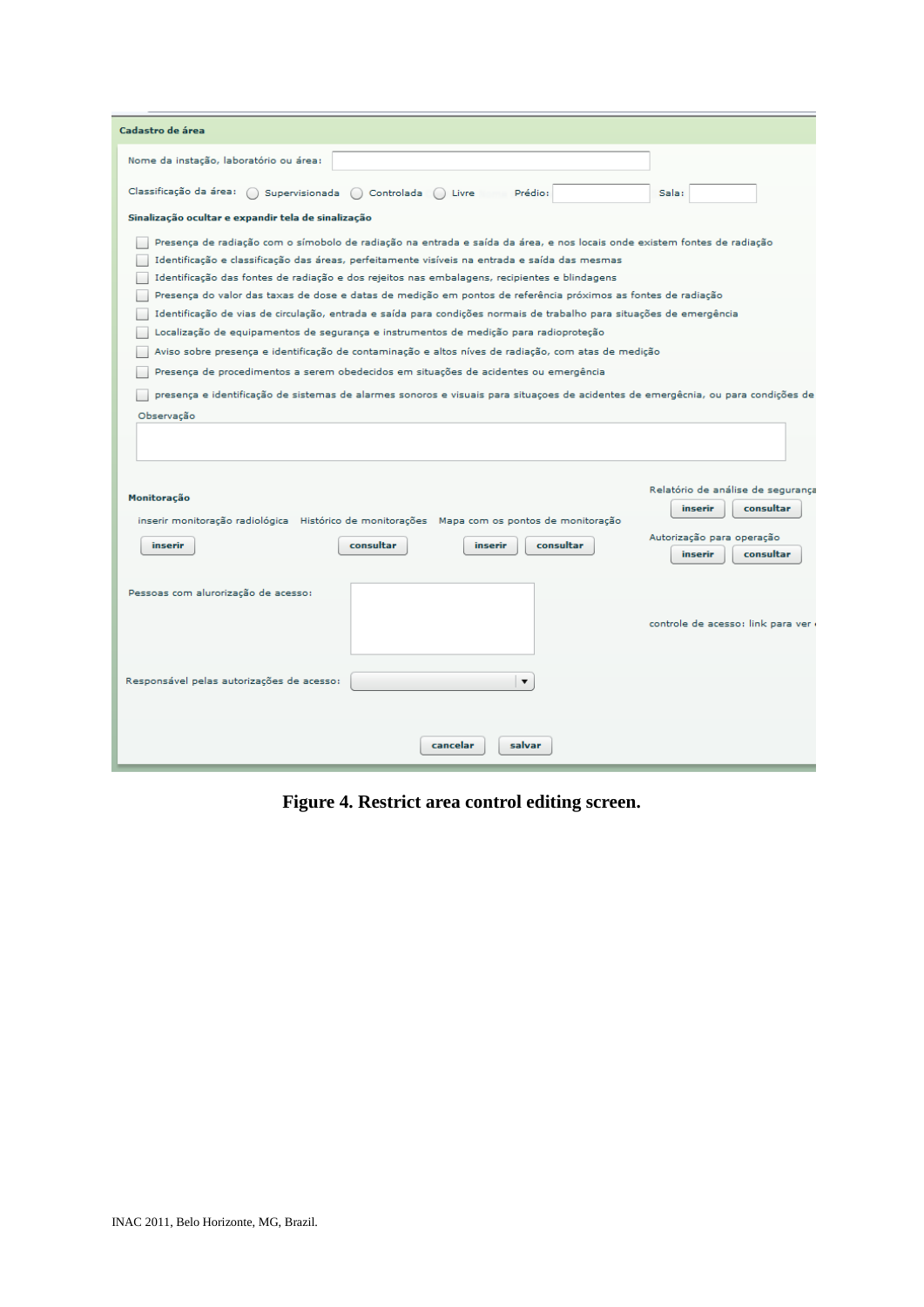| <b>Controle de Acesso</b>                                                     |                                                                                                                                                                                                                                            | $\boldsymbol{\mathsf{x}}$ |
|-------------------------------------------------------------------------------|--------------------------------------------------------------------------------------------------------------------------------------------------------------------------------------------------------------------------------------------|---------------------------|
| Instalação:                                                                   | nome da instalção cadastrada<br>$\pmb{\mathrm{v}}$                                                                                                                                                                                         |                           |
|                                                                               | Visitante                                                                                                                                                                                                                                  |                           |
| Nome:                                                                         | <b>Pablo Andrade Grossi</b><br>$\blacktriangledown$                                                                                                                                                                                        |                           |
| Procedência:                                                                  | <b>CDTN - LIG</b><br>$\blacktriangledown$                                                                                                                                                                                                  |                           |
| Motivo:                                                                       | Trabalhador do LIG Ocupacionalmente Exposto<br>$\overline{\phantom{a}}$                                                                                                                                                                    |                           |
| Data:<br>Dose equivalente inicial:<br>Dose equivalente final:<br>Responsável: | hh:mm<br>Entrada:<br>Tempo permanência:<br>hh:mm<br>畺<br>Saída:<br>hh:mm<br>microSv<br>Dose equivalente total:<br>Sv<br>$\overline{\phantom{a}}$<br>microSv<br>$\blacktriangledown$<br><b>Pablo Andrade Grossi</b><br>$\blacktriangledown$ |                           |
| Observações:                                                                  |                                                                                                                                                                                                                                            |                           |
|                                                                               | salvar                                                                                                                                                                                                                                     |                           |

**Figure 5. Restrict area access control editing screen.**

The Fig. 6 shows the function points related to radioactive waste management and control, based on the regulatory body requirements [3].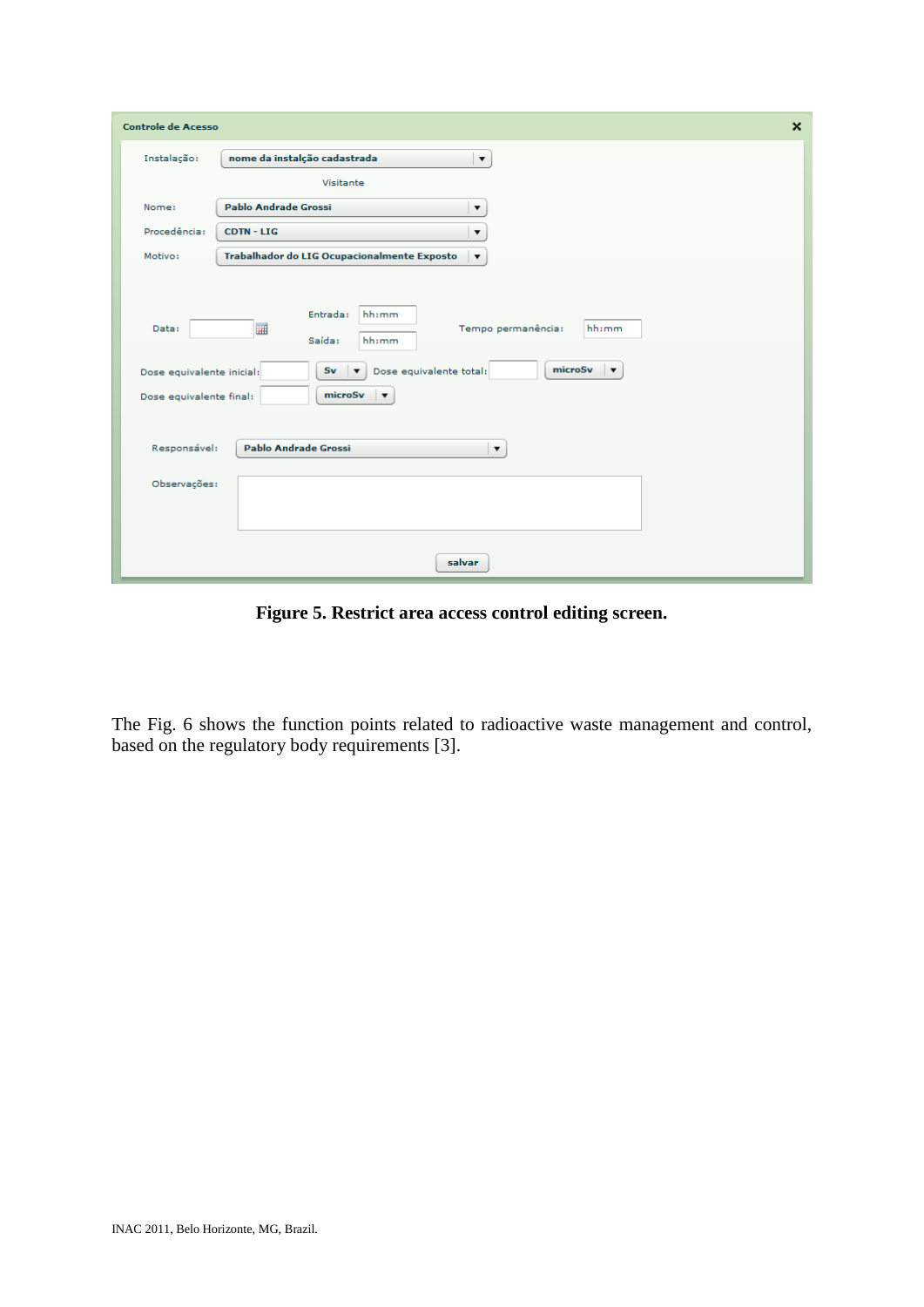| $\boldsymbol{\mathsf{x}}$<br><b>Controle de Rejeitos</b>                                                                                      |
|-----------------------------------------------------------------------------------------------------------------------------------------------|
| Descrição dos rejeitos:                                                                                                                       |
| Instalação:<br>$\overline{\mathbf{v}}$                                                                                                        |
| Responsável pela radioproteção:<br>$\blacktriangledown$                                                                                       |
| codigo é gerado<br>Identificação do rejeito:                                                                                                  |
| Quantidade:<br>m <sub>3</sub><br>$\blacktriangledown$                                                                                         |
| Estado físico:<br>sólido<br>$\blacktriangledown$                                                                                              |
| não compactáveis<br>compactáveis                                                                                                              |
| orgânicos<br>inorgânicos                                                                                                                      |
|                                                                                                                                               |
| putreciveis<br>patogenicos                                                                                                                    |
| inflamabilidade<br>explosividade<br>combustibilidade                                                                                          |
| pirofólico<br>tóxico<br>corrosivo                                                                                                             |
| radionuclideos presentes: novo com lista de nuclideo e campo atividade: resposta uma lista os radionuclideos novos vem de uma tabela no banco |
| link para tabela de radio nuclideos                                                                                                           |
| Meia vida:<br>$\blacktriangledown$<br>curta                                                                                                   |
| Natureza da radiação:<br>emissores Alfa<br>$\blacktriangledown$                                                                               |
| Nível de radiação:<br>baixo<br>$\blacktriangledown$                                                                                           |
| concentração: página 5 norma de acordo com o estado fisico, alfa ou beta/gama aparece o select com contaminação alta, média e baixa com       |
| descrição de valores máximo e minino na fórmula solido gama concentração vira taxa de exposição                                               |
| verificada em: /// através de: () medida<br>○ estimativa<br>ativiade: 6d Bg                                                                   |
| Localização:                                                                                                                                  |
|                                                                                                                                               |
|                                                                                                                                               |

**Figure 6. Radioactive waste control editing screen.**

Fig. 7 presents the Radiation Sources Control editing screen.

The equipment, including its main functional characteristics, applications, status, maintenance, calibration and other historical information are presented on Equipment Control editing screen, Figs. 8, 9, 10 and 11.

Environmental and Public Radiation Control is also approached by this management information system. The control of the doses to the public, adopted methodologies, measurement techniques, established limits for releases, surveillance programs and countless related information can be easily accessed and edited by authorized personnel.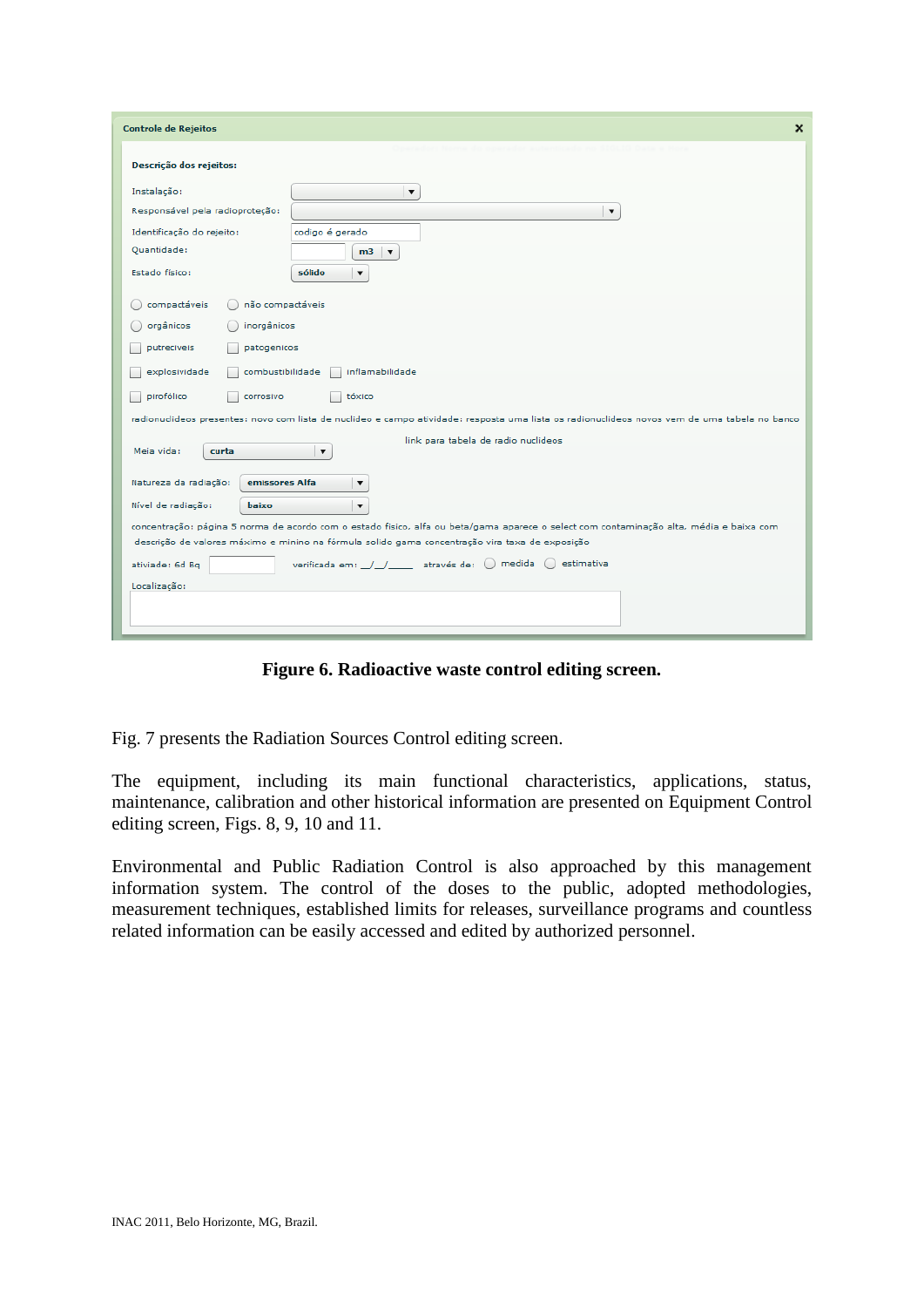| Controle de Fontes de Irradiação                                                                                                 | $\boldsymbol{\mathsf{x}}$ |
|----------------------------------------------------------------------------------------------------------------------------------|---------------------------|
| Descrição das fontes:                                                                                                            |                           |
| um pra cada fonte<br>$\overline{\mathbf{v}}$<br>Fonte:                                                                           |                           |
| foto do equipamento em baixa resolução clica tamanho normal<br>outro cadastra em área<br>Localização:<br>$\overline{\mathbf{v}}$ |                           |
| sigla(2) - massa atomica(3)<br>Radiosótopo:                                                                                      |                           |
| Aplicação                                                                                                                        |                           |
| Atividade:<br>6d<br>Bq na data de aquisição                                                                                      |                           |
| Data de aquisição:                                                                                                               |                           |
| Código da fonte:                                                                                                                 |                           |
| Medida campo de radiação externa a 1 metro:                                                                                      |                           |
| Medida campo de radiação externa a contato:                                                                                      |                           |
| Inspeção<br>Fonte em uso: () sim () não<br>Existência de contaminação e vazamento                                                |                           |
| A sua presença em local correto, devidamente sinalizada                                                                          |                           |
| Condiçoes corretas de uso, blindagem, acondicionamento, segurança, transporte e armazenamento                                    |                           |
| Certificados e procedimentos para uso, manuseio, acondicionamento, transporte e armazenamento de fontes de radiação              |                           |
|                                                                                                                                  |                           |
| anexar                                                                                                                           |                           |
| Supervisor ou responsável pela radioproteção:<br>$\overline{\mathbf{v}}$                                                         |                           |

**Figure 7. Radiation sources control editing screen.**

| Cadastro de tipo de equipamento de radio proteção | x                                          |
|---------------------------------------------------|--------------------------------------------|
| Equipamento:                                      | Monitor de área                            |
| Tipo:                                             | <b>Geiger Muller</b><br>▼                  |
| Sigla do tipo ou egpto:                           | GM                                         |
| Fabricante:                                       | fabricante do equipamento de radioproteção |
| Descriçao:                                        | descrição do equipamento de radioproteção  |
| Faixa de medição:                                 | max:<br>min:                               |
| Período de calibração:                            | meses<br>▼                                 |
| Ativo?:                                           | sim<br>▼                                   |
| Padrão?:                                          | sim<br>▼                                   |
|                                                   |                                            |
|                                                   |                                            |
|                                                   | salvar                                     |

**Figure 8. Equipment control editing screen**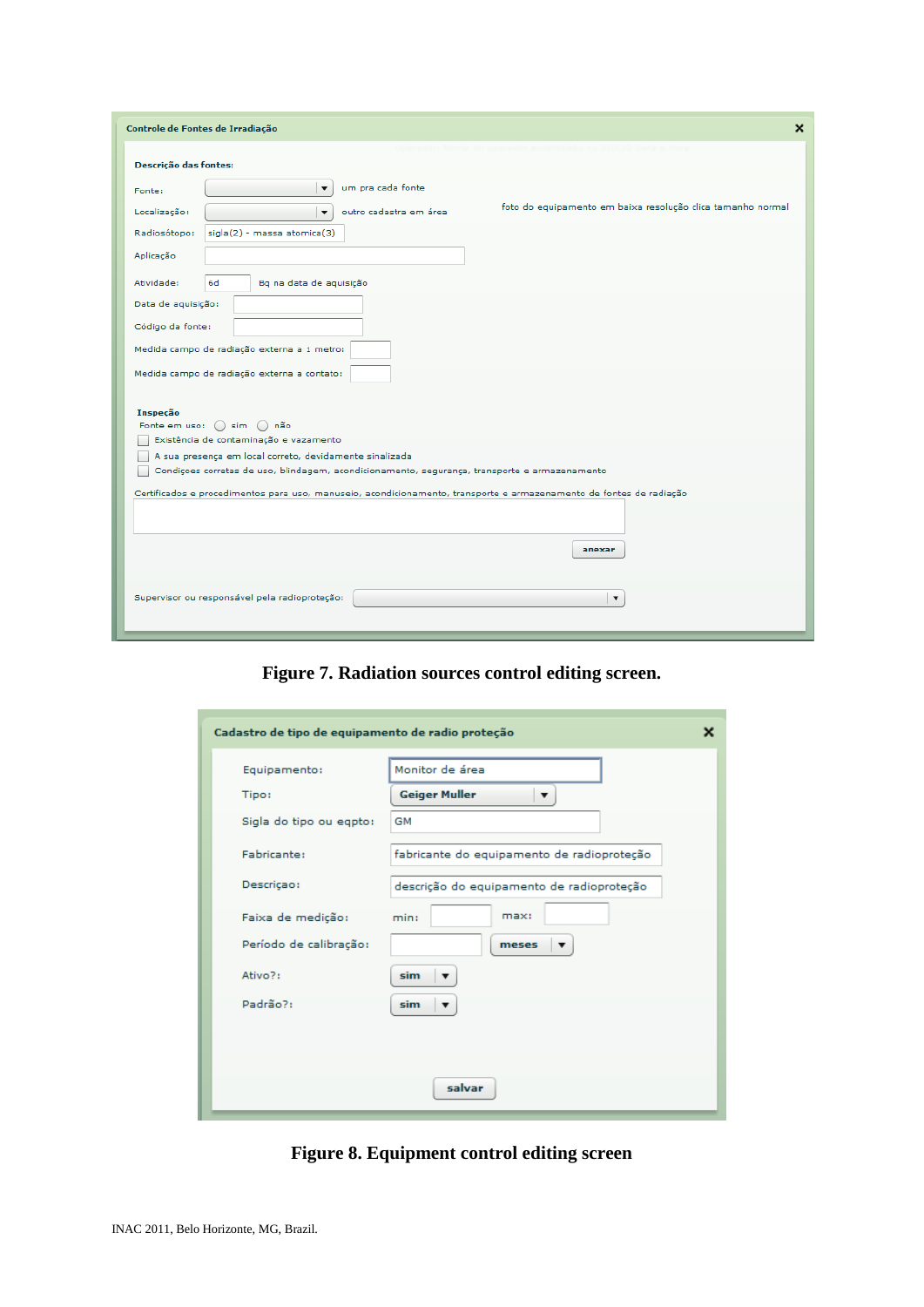| Manutenção                                                                                      |         |            | $\boldsymbol{\mathsf{x}}$ |
|-------------------------------------------------------------------------------------------------|---------|------------|---------------------------|
| Código: 9082080                                                                                 | Data:   |            | 圛                         |
| <b>Preditiva</b><br>Tipo de Manutenção:<br>▼                                                    | Status: | Cadastrada | $\blacktriangledown$      |
| Item de Manutenção:<br>Equipamento 1<br>Responsável pelo equipamento<br>$\overline{\mathbf{v}}$ |         |            |                           |
| Descrição:                                                                                      |         |            |                           |
|                                                                                                 |         |            |                           |
|                                                                                                 |         |            |                           |
| Observações:                                                                                    |         |            |                           |
|                                                                                                 |         |            |                           |
|                                                                                                 |         |            |                           |
|                                                                                                 |         |            |                           |
| 圛<br>圛<br>Data inicio:<br>Data: término:                                                        |         |            |                           |
| <b>Anexos</b>                                                                                   |         |            |                           |
| Arquivo anexado 1                                                                               |         |            |                           |
| Arquivo anexado 2<br>Arquivo anexado 3                                                          |         |            |                           |
| <b>Anexar documentos</b>                                                                        |         |            |                           |
|                                                                                                 |         |            |                           |
| envio de email para responsável do eqpto na abertura e no término da manutenção.                |         |            |                           |
| Responsável pela manutenção:                                                                    |         |            |                           |
|                                                                                                 |         |            |                           |

**Figure 9. Equipment maintenance screen including record keeping.**

| Gestão de Calibração                                                                                                       | $\boldsymbol{\mathsf{x}}$                         |
|----------------------------------------------------------------------------------------------------------------------------|---------------------------------------------------|
| DO797964<br>mostrar o responsável pelo equipamento.<br>$\overline{\mathbf{v}}$<br>dosímetro<br>- 1<br>$\blacktriangledown$ | 圃<br>Data:                                        |
| Certificados de calibração                                                                                                 |                                                   |
| Arquivo anexado 1<br>Arquivo anexado 2<br>Arquivo anexado 3<br><b>Anexar documentos</b>                                    |                                                   |
| em tantos dias.<br>Vencimento da calibração:<br>圃<br>automático e presente na exibição do equipamento                      | supervisor de radioproteção ou responsável ciente |
| Outras informações sobre a calibração:                                                                                     |                                                   |
|                                                                                                                            |                                                   |
|                                                                                                                            |                                                   |

**Figure 10. Equipment calibration control editing screen including record keeping.**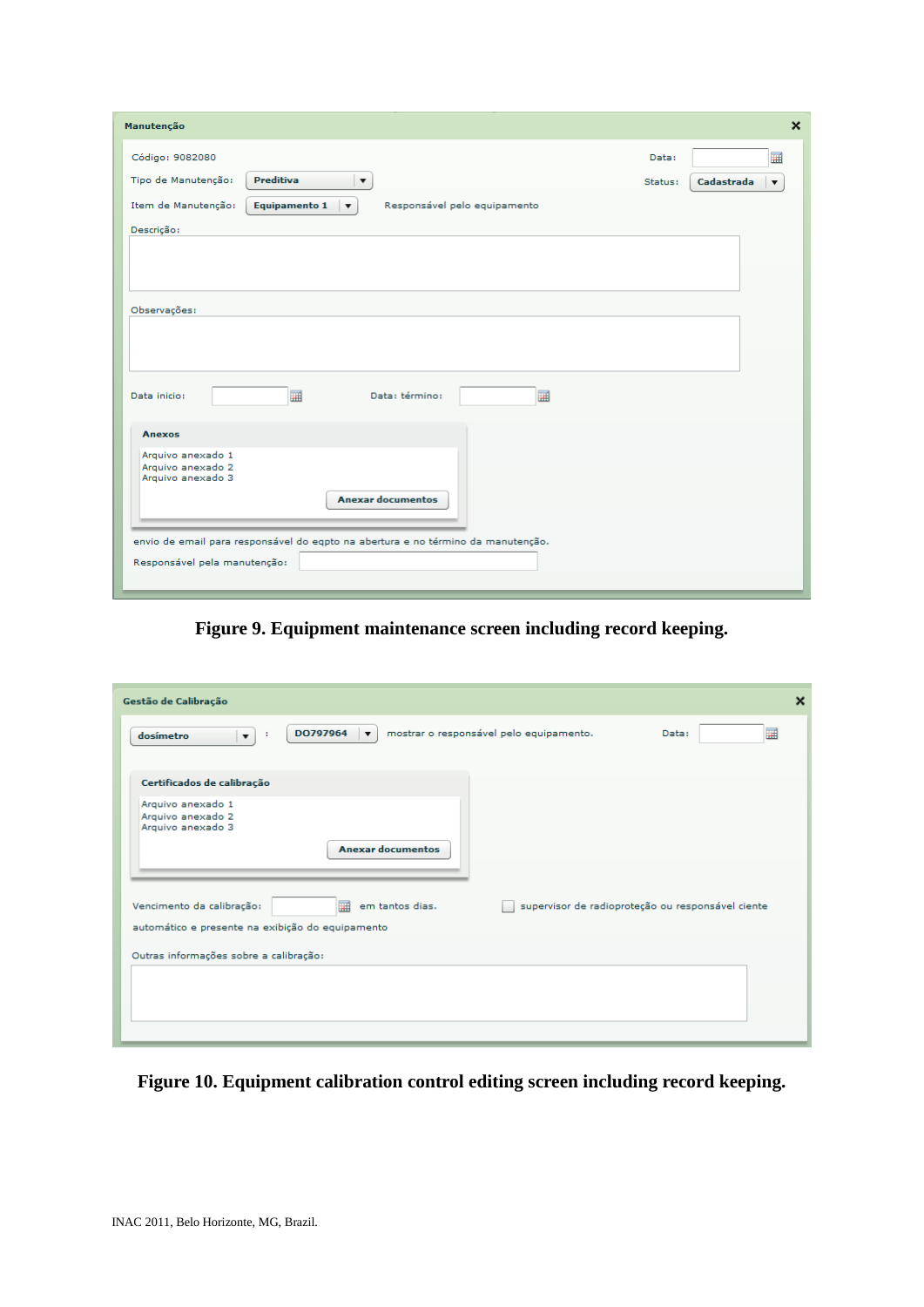| Gestão de Inspeção                                             |                      |                              |       | $\boldsymbol{\mathsf{x}}$ |
|----------------------------------------------------------------|----------------------|------------------------------|-------|---------------------------|
| Código: 9082080                                                |                      |                              | Data: | 圃                         |
| <b>Equipamento 1</b><br>equipamento<br>$\overline{\mathbf{v}}$ | $\blacktriangledown$ | Responsável pelo equipamento |       |                           |
| condições físicas                                              | conforme             | não conforme                 |       |                           |
| condições de instalação e segurança                            | conforme             | não conforme                 |       |                           |
| procedimentos de uso e armazenamento                           | conforme             | não conforme                 |       |                           |
| condições de funcionamento                                     | conforme             | não conforme                 |       |                           |
| presença de contaminação                                       | sim                  | não                          |       |                           |
| Ações relacionadas a inspeção:                                 |                      |                              |       |                           |
|                                                                |                      |                              |       |                           |
|                                                                |                      |                              |       |                           |
| Responsável pela inpeção:                                      |                      |                              |       |                           |
|                                                                |                      | salvar                       |       |                           |

**Figure 11. Equipment inspection control editing screen including record keeping.**

The workers training control is presented on Fig. 12 that includes the main subjects and training course contents, instructor, duration, description, validity and type of training. Fig. 13 presents the training record keeping including the list of trainees.

| Cadastro de treinamento                           |                     | $\boldsymbol{\mathsf{x}}$ |
|---------------------------------------------------|---------------------|---------------------------|
| Nome:                                             | Instrutor padrão:   |                           |
| Codigo:                                           | Instituição padrão: |                           |
| radioproteção<br>$\overline{\mathbf{v}}$<br>Tipo: | Local:              |                           |
| segurança do trabalho                             | Carga horária:      | horas                     |
| radioproteção                                     |                     |                           |
| operação de irradiador                            |                     |                           |
| Descriçao:                                        |                     |                           |
|                                                   |                     |                           |
|                                                   |                     |                           |
| periódico?                                        |                     |                           |
| Validade:<br>meses                                | ▼                   |                           |
| Ativo?:<br>sim<br>$\overline{\phantom{a}}$        |                     |                           |
|                                                   | cancelar<br>salvar  |                           |

**Figure 12. Workers training control editing screen, including registers and record keeping.**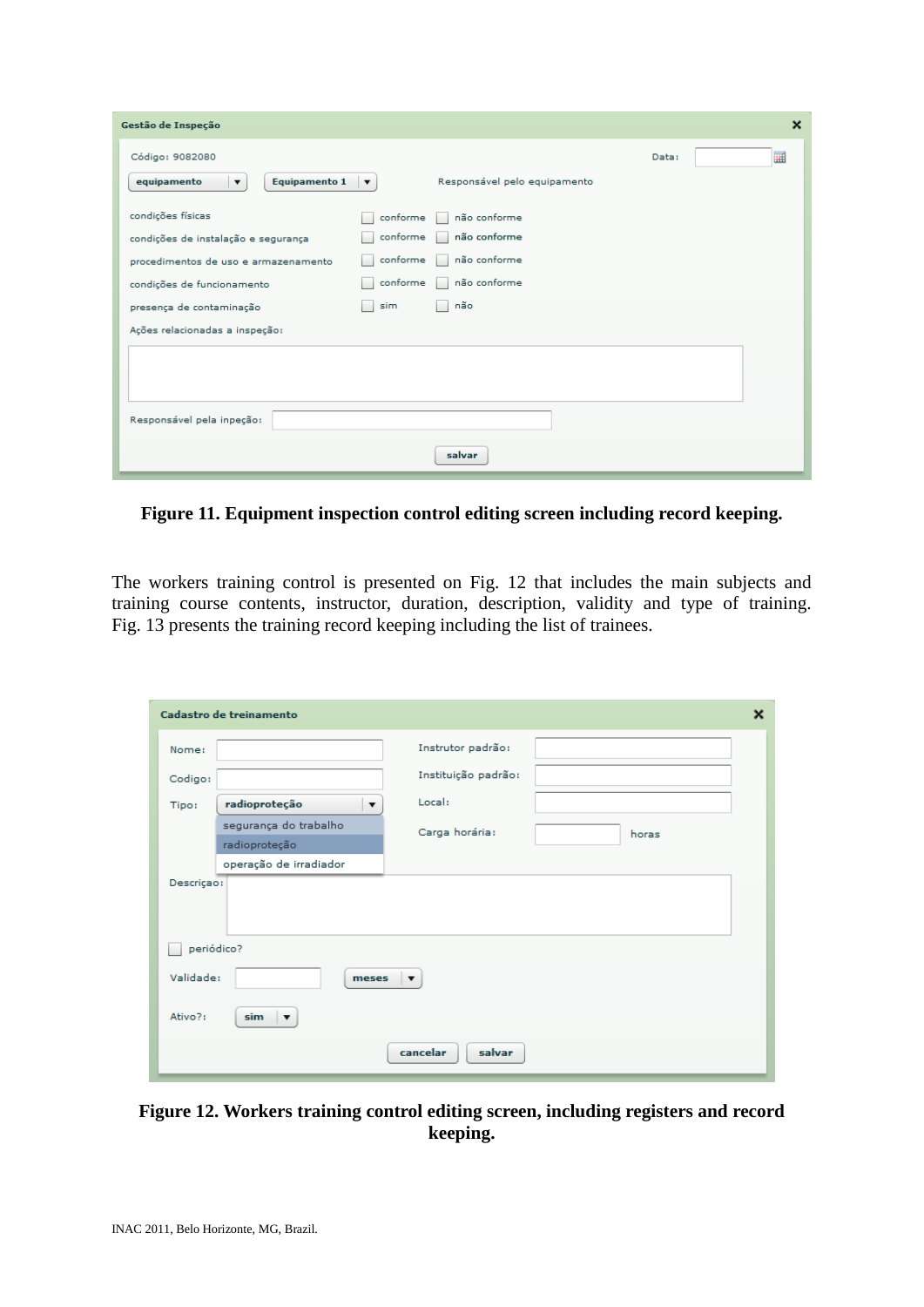| Cadastro de turma de treinamento                   | $\boldsymbol{\mathsf{x}}$                                                          |
|----------------------------------------------------|------------------------------------------------------------------------------------|
| Nome do treinamento:                               | treinamento 1<br>Exibir dados do treinamento cadastrado<br>$\overline{\mathbf{v}}$ |
| Período:                                           | Data término:<br>圛<br>Data inicio:                                                 |
| Instrutor:                                         |                                                                                    |
| Instituição:                                       |                                                                                    |
| Local:                                             |                                                                                    |
| Carga horária:                                     | horas                                                                              |
| <b>Participantes</b>                               |                                                                                    |
| Participante 1<br>Participante 2<br>Participante 3 |                                                                                    |
|                                                    | Acrescentar participante                                                           |
|                                                    | salvar                                                                             |

**Figure 13. Training courses control editing screen, with registers and record keeping.**

Fig. 14 presents system screen to deal with incidents and accidents including full assessment, corrective and predictive actions, record keeping and access to related reports.

| Registro de incidente |                              |                          | Operador: Nome do operador autenticado no SIGLIG Data e Hora |         |                                                                | $\boldsymbol{\mathsf{x}}$ |
|-----------------------|------------------------------|--------------------------|--------------------------------------------------------------|---------|----------------------------------------------------------------|---------------------------|
| Código: 9082080       |                              |                          |                                                              |         | Data:                                                          | 圃                         |
| Tipo de Incidente:    | <b>Incidende Radiológico</b> | $\blacktriangledown$     | com vítimas                                                  | Status: | Cadastrada                                                     | $\overline{\mathbf{v}}$   |
| Descrição:            | Incidende Radiológico        |                          |                                                              |         |                                                                |                           |
|                       | Incidente de trabalho        |                          |                                                              |         |                                                                |                           |
|                       | Acidende Radiológico         |                          |                                                              |         |                                                                |                           |
|                       | Acidente de trabalho         |                          |                                                              |         |                                                                |                           |
| Envolvidos:           |                              |                          |                                                              |         |                                                                |                           |
|                       |                              |                          |                                                              |         |                                                                |                           |
|                       |                              |                          |                                                              |         |                                                                |                           |
|                       |                              |                          |                                                              |         |                                                                |                           |
| Ações tomadas:        |                              |                          |                                                              |         |                                                                |                           |
|                       |                              |                          |                                                              |         |                                                                |                           |
|                       |                              |                          |                                                              |         |                                                                |                           |
|                       |                              |                          |                                                              |         |                                                                |                           |
|                       |                              |                          |                                                              |         |                                                                |                           |
| Observações:          |                              |                          |                                                              |         |                                                                |                           |
|                       |                              |                          |                                                              |         |                                                                |                           |
|                       |                              |                          |                                                              |         |                                                                |                           |
|                       |                              |                          |                                                              |         |                                                                |                           |
| <b>Anexos</b>         |                              |                          |                                                              |         |                                                                |                           |
| Arquivo anexado 1     |                              |                          |                                                              |         | ciente de radioproteção (tipo de iincidente radiológico)       |                           |
| Arquivo anexado 2     |                              | <b>Anexar documentos</b> |                                                              |         | ciente do eng ou tec de segurança( tipo de incidente trabalho) |                           |
| Arquivo anexado 3     |                              |                          |                                                              |         |                                                                |                           |
|                       |                              |                          |                                                              |         |                                                                |                           |
|                       |                              |                          |                                                              |         |                                                                |                           |
|                       |                              |                          |                                                              |         |                                                                |                           |

#### **Figure 14. Incidents and accidents control editing screen including full assessment, corrective and predictive actions, record keeping and access to related reports.**